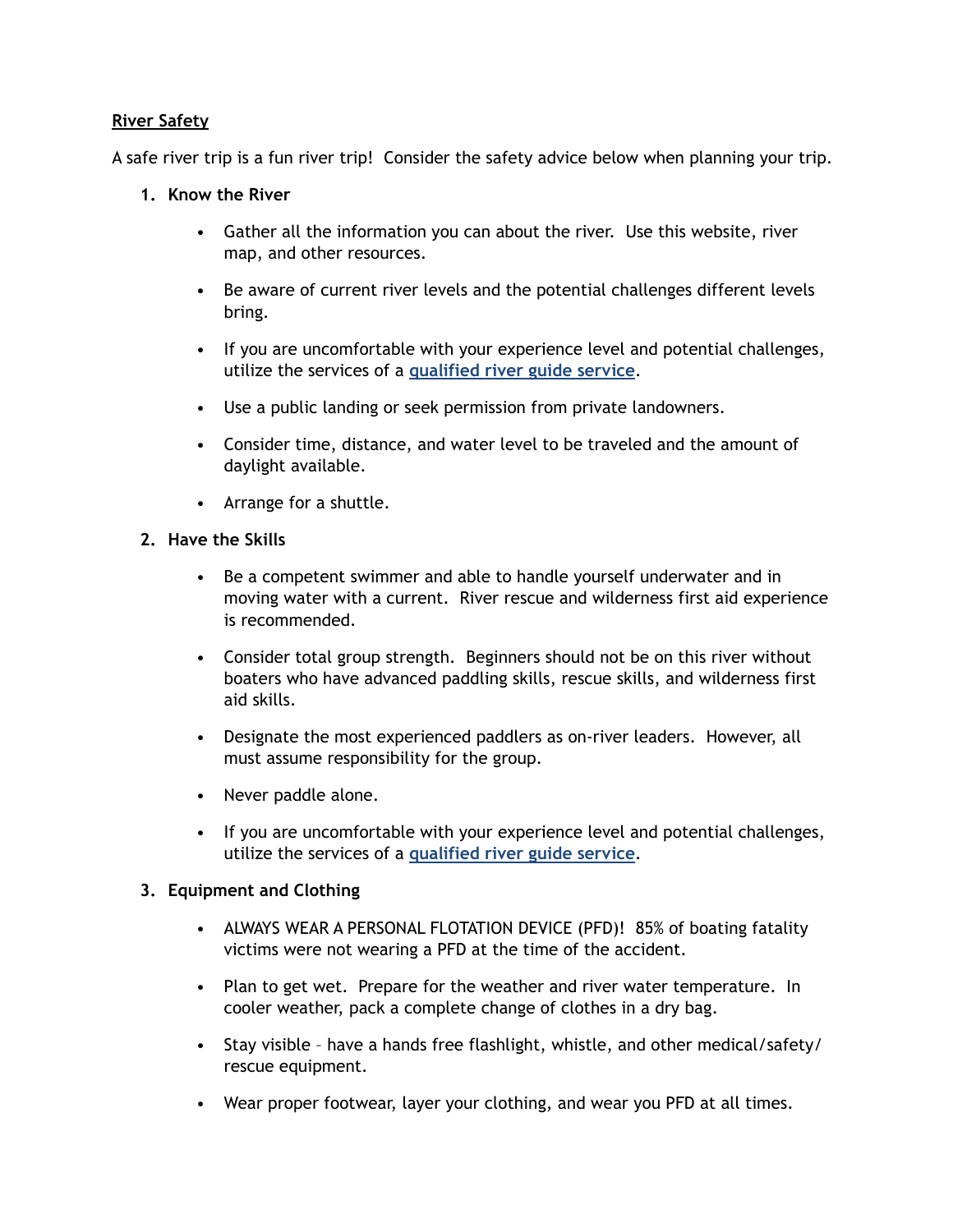- Carry a supply of food and water adequate for your trip length.
- Carry a spare paddle and PFD if possible.
- Carry navigation equipment (GPS and/or map and compass).
- **• Here Is a List of Suggested Gear:** 
	- **i.** Wearable PFD, sized to fit
	- **ii.** Sound device audible for ½ mile whistle or horn
	- **iii.**Hands free flashlight
	- **iv.** Extra batteries
	- **v.** Cell phone or marine radio
	- **vi.**River map, compass, and GPS
	- **vii.**Rescue gear such as throw bag/rope, carabineer, etc.
	- **viii.**Knife, saw hatchet
	- **ix.**Sunscreen
	- **x.** Insect Repellant
	- **xi.**Hat
	- **xii.**Rain gear
	- **xiii.**First aid kit
	- **xiv.**Vital prescription medications
	- **xv.**Drinking water
	- **xvi.**Duct tape
	- **xvii.**Trash bags
	- **xviii.**Waterproof matches or other fire starter
	- **xix.**Extra Clothing
	- **xx.**Extra PFD and paddle or pole
	- **xxi.**Food and water
	- **xxii.**Camping gear
	- **xxiii.**Waterproof bag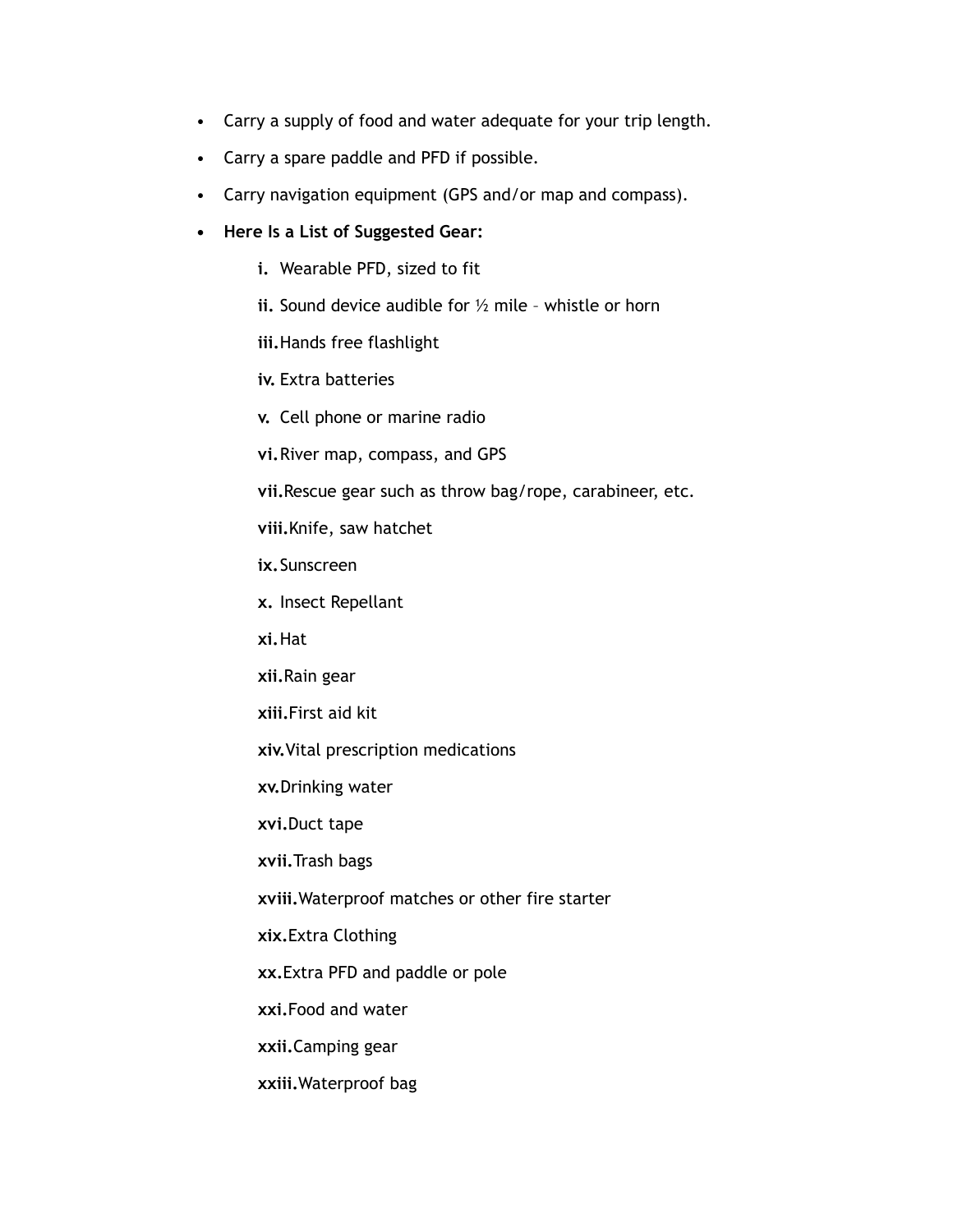- **4. Other Safety Concerns** It is recommended that the trip leader or someone in the group take a wilderness first aid class and be aware that the following conditions may occur:
	- **• Hypothermia:** the lowering of the core body temperature due to cold air temperature, exposure to rain, or immersion in cold or cool water. This can happen any time of year.
	- **• Heat Stroke:** the raising of core body temperature due to exposure to sunny, hot, and humid conditions. Drinking lots of water, cooling your body with river water, and wearing reflective clothing can help prevent heat stroke.
	- **• Dehydration:** The average person needs 2-3 liters of fluids per day, more if you are exerting physical activity in a hot and humid climate. Drink water and sports drinks throughout your trip to avoid dehydration.
	- **• Sunburn:** Wear sun screen and clothing that reflects the sun.
	- **• Insects:** Bees, wasps, hornets, ticks, mosquitoes, gnats, deerflies, yellowjackets, spiders, scorpions, redbugs and many others make their home along the river. Come prepared to deal with all of them by having a wellapportioned first aid kit and effective insect repellant.
	- **• Poison Ivy:** Learn to recognize this plant and try to avoid it. When you know you have touched this plant, swim, rinse, or wash the body part as soon as possible.
	- **• First Aid:** Know how to treat broken bones, sprained joints and burns as it may be a long period of time between the accident site and advanced medical assistance.
	- **• Thunderstorms:** In the spring and summer thunderstorms can occur every day, usually in late afternoon. The best response to a thunderstorm is to head for shore, secure your boat, put on rain gear, and move inland as far as possible from the waters edge. Find a low place on the ground away from tall trees and sit or squat on your PFDs. Do not let your skin touch the ground during a thunderstorm. Persons in your group should be scattered and not all in one area.
	- **Strainers and Woody Debris:** Strainers are one of the most dangerous features that are found on rivers. They can be invisible to the unsuspecting victim laying just beneath the water surface. A strainer is defined as anything that swiftwater can flow through, but that a swimmer or boat cannot. On the Edisto, strainers most often come in the form of large woody debris from downed trees. Avoid strainers whenever possible by paddling around the feature. Portage may be required. If you find yourself as a swimmer being swept toward a strainer, always make every effort to scrambler over the top of the debris.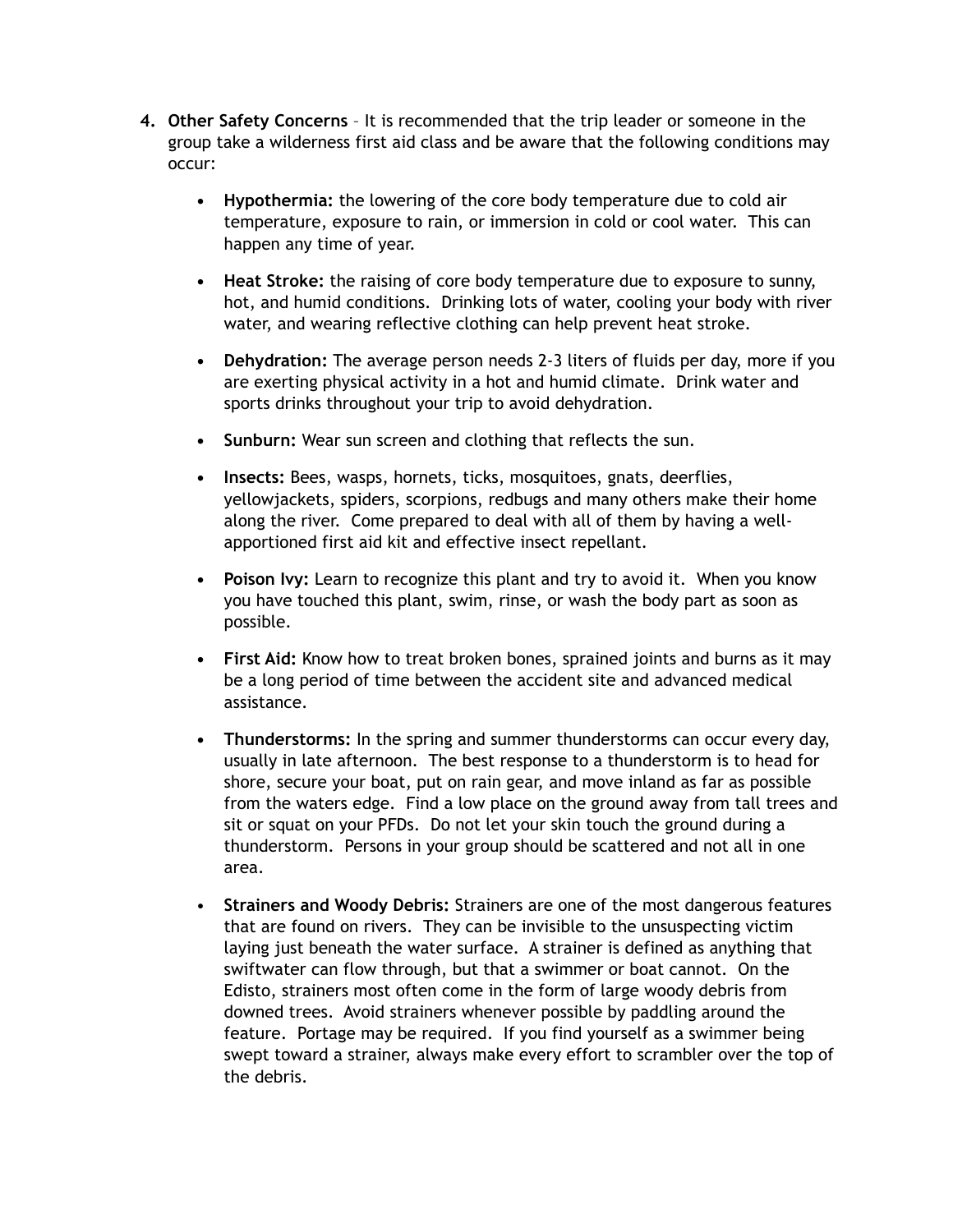For more information on river safety and paddler safety, consult:

American Canoe Association: <http://www.americancanoe.org/> US Coast Guard:<http://uscgboating.org/> SC Department of Natural Resources:<http://www.dnr.sc.gov/>

#### **River Etiquette and Ethics**

- 1. **Respect Private Property:** Most land above the ordinary high water mark (usually the top cut in the river bank) is private property and should be avoided altogether unless you have received permission from the landowner. At lower water levels, **camping**  may be available on shoreline and sandbars located below the high water mark.
- 2. **Discharge of Trash:** It is illegal to dump garbage and plastics into state waters. Take out everything you bring in plus any other trash you see that you can safely retrieve.
- 3. **Human Waste:** In South Carolina, it is not mandatory to carry out all human waste, but it is good practice to do so. There are many products on the many sanitary pack-out products on the market today that a quick internet search will turn up. If you choose not to carry out, please use cat holes (6-8" deep hole at least 70 paces away from water source) and bury your solid waste on dry ground away from the river. Please Leave No Trace of your time spent on this river.
- 4. **Fires:** Use fires only when needed, using equipment and methods that work best for you. Help keep sandbars clean by burning all wood to ash. Trash should never be burned. When the fire is finished, please bury or rake all the ashes into the river and scatter an unused firewood so the sandbar looks natural and scenic. If possible, carry and use a fire pan and camp cooking stove.
- 5. **Dishwater:** Food bits left on the sand are magnets for ants and biting insects, so please make sure you strain out food particles and put them with your trash. Then scatter the remaining dishwater well away from your camp.
- 6. **Ramp Manners:** Please use boat ramps only for loading and unloading your boats from the car or trailer. Once your boat is off the trailer, please move it away from the ramp and out of the way of others. Pack or unpack your boat to the side of the launch area so others may trailer their boats.
- 7. **River Encounters:** Common sense and polite communication are the keys to successful interaction with other river users. Remember that human-powered crafts have the right-of-way and motor boats should slow to no wake as they pass. Give anchored fishing boats a wide berth as you pass them. Avoiding confrontational behavior will ensure a peaceful experience for all.
- 8. **Respect Cultural and Archaeological Sites:** The Edisto is steeped in historical value. Along the river, you may see evidence of past communities, historic structures, bridge pilings, and abandoned buildings and roads. Please do not disturb them. It is illegal to remove, deface or destroy archaeological sites in South Carolina. A Hobby License is required for anyone wishing to conduct temporary, intermittent, recreational, small